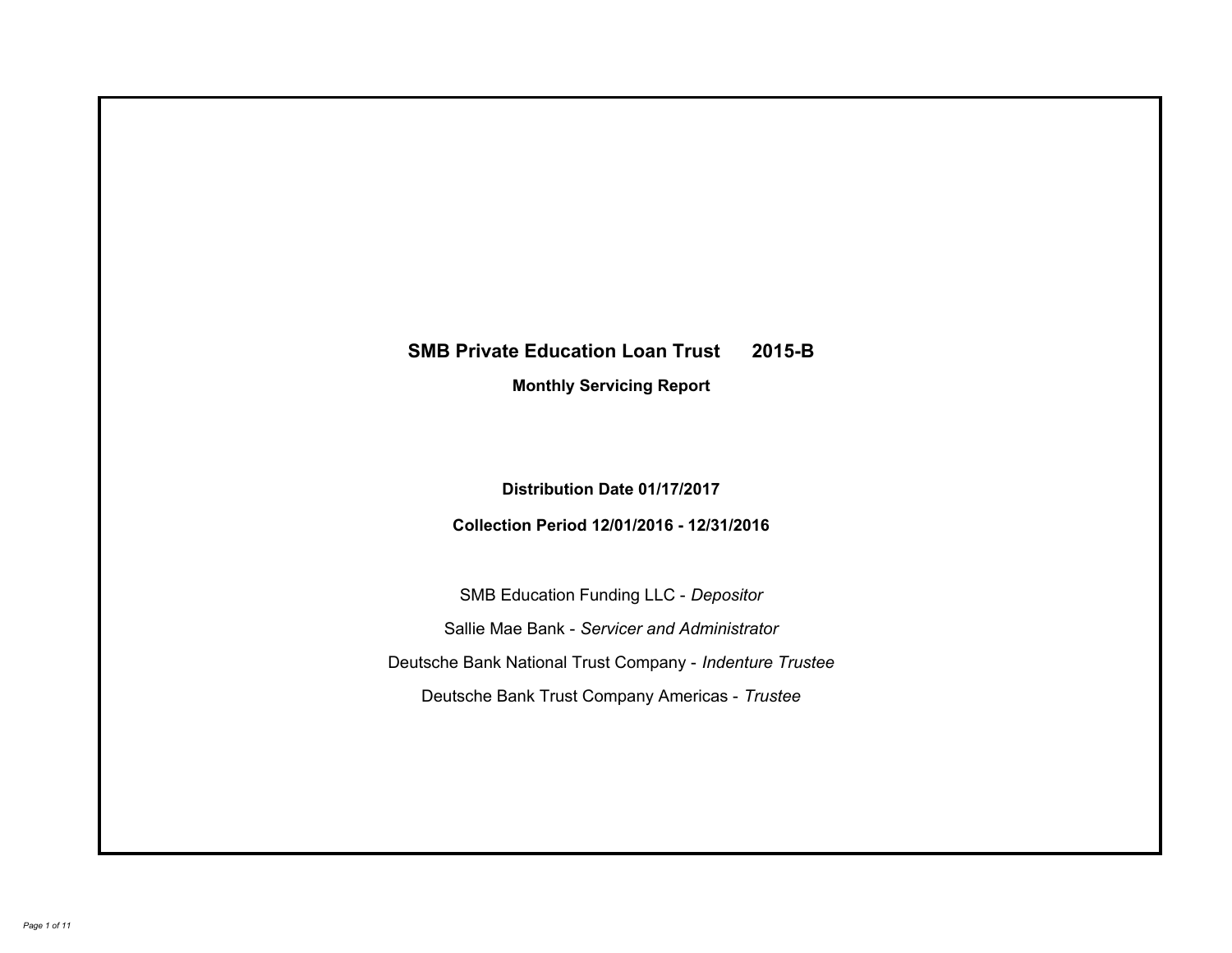A

| Α           | <b>Student Loan Portfolio Characteristics</b>           |                                                 | <b>Settlement Date</b><br>07/30/2015 | 11/30/2016       | 12/31/2016       |
|-------------|---------------------------------------------------------|-------------------------------------------------|--------------------------------------|------------------|------------------|
|             | <b>Principal Balance</b>                                |                                                 | \$700,964,388.29                     | \$630,392,938.90 | \$625,786,150.32 |
|             | Interest to be Capitalized Balance                      |                                                 | 42,430,107.89                        | 40,396,540.13    | 37,363,358.08    |
|             | Pool Balance                                            |                                                 | \$743,394,496.18                     | \$670,789,479.03 | \$663,149,508.40 |
|             | Weighted Average Coupon (WAC)                           |                                                 |                                      |                  |                  |
|             |                                                         | WAC1 (Contractual Interest Rate on the Loan)    | 8.20%                                | 8.44%            | 8.64%            |
|             |                                                         | WAC2 (Average of Applicable Interest Rate)      | 8.18%                                | 8.41%            | 8.61%            |
|             |                                                         | WAC3 (Average of Actual Interest Rate)          | 8.13%                                | 8.34%            | 8.53%            |
|             | Weighted Average Remaining Term                         |                                                 | 128.84                               | 122.83           | 122.29           |
|             | Number of Loans<br>Number of Borrowers                  |                                                 | 63,899<br>43,918                     | 57,832<br>39,121 | 57,210<br>38,765 |
|             | Pool Factor                                             |                                                 |                                      | 0.902333125      | 0.892055983      |
|             |                                                         | Since Issued Total Constant Prepayment Rate (1) |                                      | 6.09%            | 6.34%            |
|             |                                                         |                                                 |                                      |                  |                  |
| B           | <b>Debt Securities</b>                                  | Cusip/Isin                                      | 12/15/2016                           |                  | 01/17/2017       |
|             | A1                                                      | 78448QAA6                                       | \$103,965,277.10                     |                  | \$94,389,767.73  |
|             | A2A                                                     | 78448QAB4                                       | \$192,000,000.00                     |                  | \$192,000,000.00 |
|             | A2B                                                     | 78448QAC2                                       | \$90,000,000.00                      |                  | \$90,000,000.00  |
|             | A <sub>3</sub>                                          | 78448QAD0                                       | \$75,000,000.00                      |                  | \$75,000,000.00  |
|             | B                                                       | 78448QAE8                                       | \$70,000,000.00                      |                  | \$70,000,000.00  |
|             | C                                                       | 78448QAF5                                       | \$50,000,000.00                      |                  | \$50,000,000.00  |
|             |                                                         |                                                 |                                      |                  |                  |
| $\mathsf C$ | <b>Certificates</b>                                     | Cusip/Isin                                      | 12/15/2016                           |                  | 01/17/2017       |
|             | Residual                                                | 78448Q108                                       | \$100,000.00                         |                  | \$100,000.00     |
|             |                                                         |                                                 |                                      |                  |                  |
| D           | <b>Account Balances</b>                                 |                                                 | 12/15/2016                           |                  | 01/17/2017       |
|             | Reserve Account Balance                                 |                                                 | \$1,896,081.00                       |                  | \$1,896,081.00   |
|             |                                                         |                                                 |                                      |                  |                  |
| E           | <b>Asset / Liability</b>                                |                                                 | 12/15/2016                           |                  | 01/17/2017       |
|             | Overcollateralization Percentage                        |                                                 | 13.39%                               |                  | 13.84%           |
|             | Specified Overcollateralization Amount                  |                                                 | \$201,236,843.71                     |                  | \$198,944,852.52 |
|             | Actual Overcollateralization Amount                     |                                                 | \$89,824,201.93                      |                  | \$91,759,740.67  |
|             | $\overline{AB}$ and $\overline{AB}$ and $\overline{AB}$ |                                                 |                                      |                  |                  |

(1) Since Issued Total CPR calculations found in monthly servicing reports issued on or prior to September 15, 2015 originally included loans that were removed from the pool by the sponsor because they became ineligible for the pool between the cut-off date and settlement date. On October 5, 2015, Since Issued Total CPR calculations were revised to exclude these loans and all prior monthly servicing reports were restated. For additional information, see 'Since Issued CPR Methodology' found on page 11 of this report.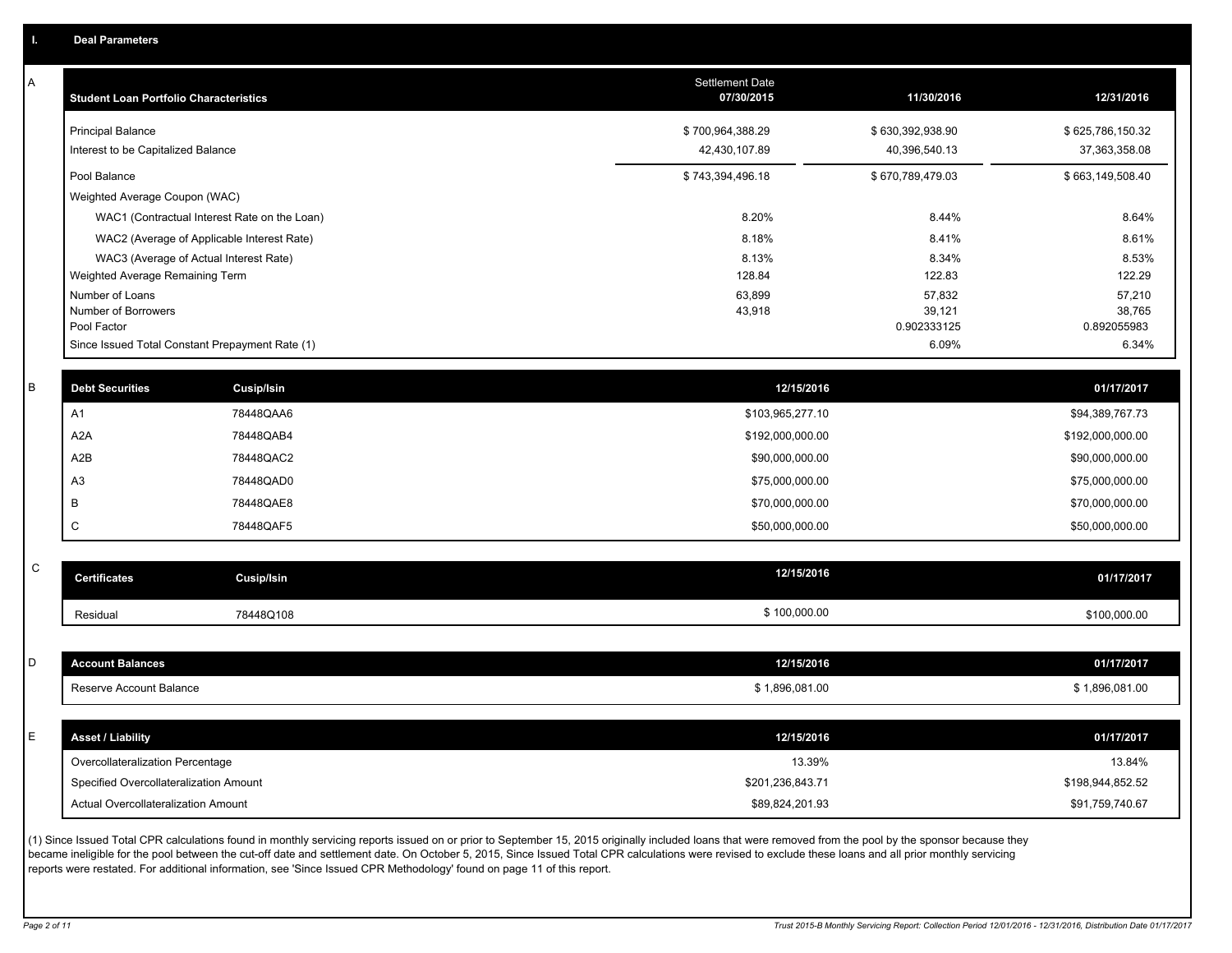## **II. 2015-B Trust Activity 12/01/2016 through 12/31/2016**

| Α | <b>Student Loan Principal Receipts</b>                           |                 |  |
|---|------------------------------------------------------------------|-----------------|--|
|   | <b>Borrower Principal</b>                                        | 8,685,478.51    |  |
|   | <b>Consolidation Activity Principal</b>                          | 0.00            |  |
|   | Seller Principal Reimbursement                                   | 0.00            |  |
|   | Servicer Principal Reimbursement                                 | 0.00            |  |
|   | Delinquent Principal Purchases by Servicer                       | 0.00            |  |
|   | <b>Other Principal Deposits</b>                                  | 0.00            |  |
|   | <b>Total Principal Receipts</b>                                  | \$8,685,478.51  |  |
| В | <b>Student Loan Interest Receipts</b>                            |                 |  |
|   | <b>Borrower Interest</b>                                         | 2,631,506.39    |  |
|   | <b>Consolidation Activity Interest</b>                           | 0.00            |  |
|   | Seller Interest Reimbursement                                    | 0.00            |  |
|   | Servicer Interest Reimbursement                                  | 0.00            |  |
|   | Delinquent Interest Purchases by Servicer                        | 0.00            |  |
|   | Other Interest Deposits                                          | 0.00            |  |
|   | <b>Total Interest Receipts</b>                                   | \$2,631,506.39  |  |
| C | <b>Recoveries on Realized Losses</b>                             | \$11,950.22     |  |
| D | <b>Investment Income</b>                                         | \$3,788.23      |  |
| Ε | <b>Funds Borrowed from Next Collection Period</b>                | \$0.00          |  |
| F | <b>Funds Repaid from Prior Collection Period</b>                 | \$0.00          |  |
| G | Loan Sale or Purchase Proceeds                                   | \$0.00          |  |
| H | Initial Deposits to Distribution Account                         | \$0.00          |  |
|   | <b>Excess Transferred from Other Accounts</b>                    | \$0.00          |  |
| J | <b>Borrower Benefit Reimbursements</b>                           | \$0.00          |  |
| Κ | <b>Other Deposits</b>                                            | \$0.00          |  |
| L | <b>Other Fees Collected</b>                                      | \$0.00          |  |
| М | <b>AVAILABLE FUNDS</b>                                           | \$11,332,723.35 |  |
| N | Non-Cash Principal Activity During Collection Period             | \$4,078,689.93  |  |
| O | Aggregate Purchased Amounts by the Depositor, Servicer or Seller | \$0.00          |  |
| P | Aggregate Loan Substitutions                                     | \$0.00          |  |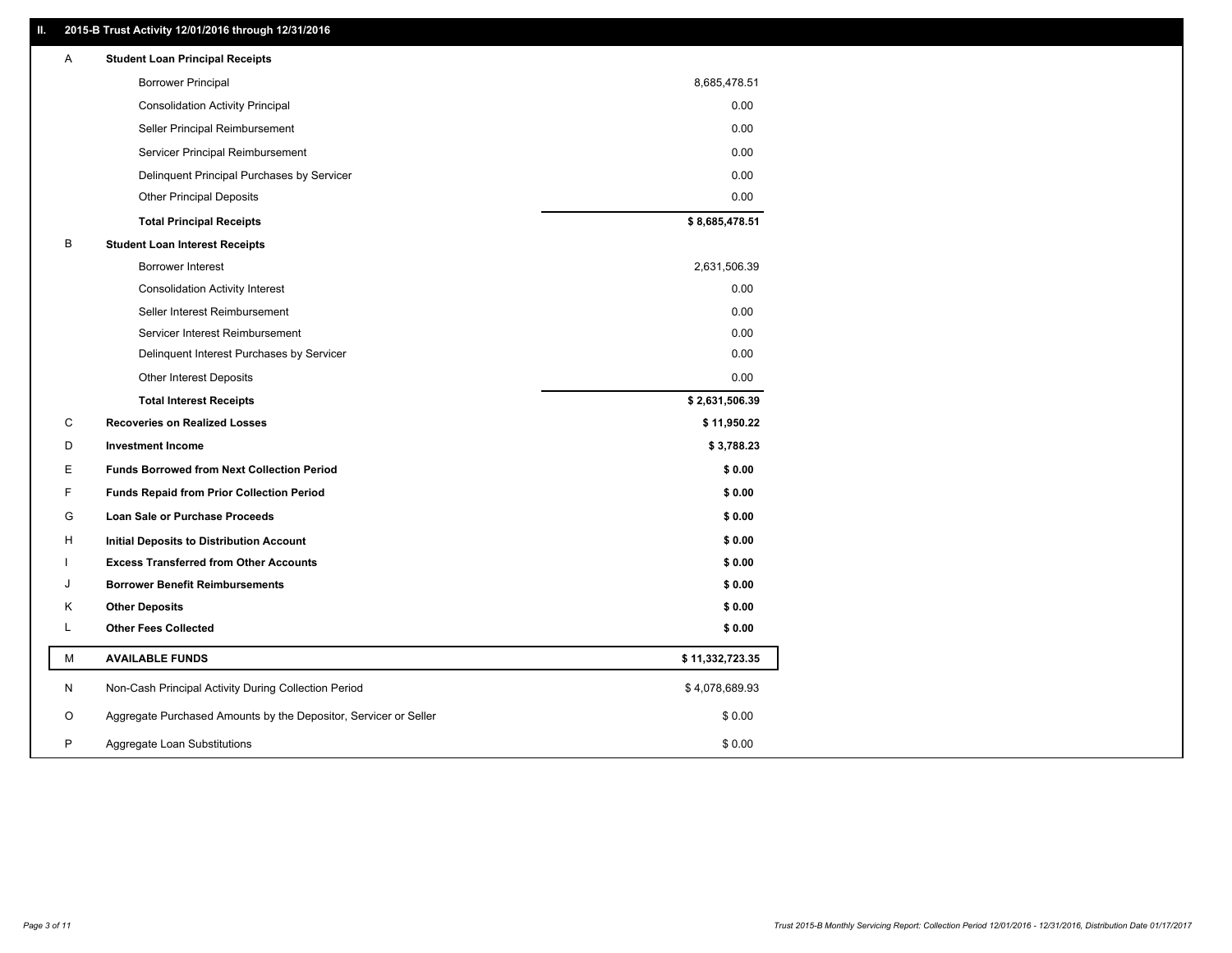|                   |                       |                          |         |                  | <b>Loans by Repayment Status</b> |                            |                          |         |                  |                |                            |
|-------------------|-----------------------|--------------------------|---------|------------------|----------------------------------|----------------------------|--------------------------|---------|------------------|----------------|----------------------------|
|                   |                       |                          |         | 12/31/2016       |                                  |                            |                          |         | 11/30/2016       |                |                            |
|                   |                       | <b>Wtd Avg</b><br>Coupon | # Loans | Principal        | % of Principal                   | % of Loans in<br>Repay (1) | <b>Wtd Avg</b><br>Coupon | # Loans | Principal        | % of Principal | % of Loans in<br>Repay (1) |
| INTERIM:          | IN SCHOOL             | 9.42%                    | 7,753   | \$85,633,855.64  | 13.684%                          | $-$ %                      | 9.23%                    | 8,099   | \$89,090,474.36  | 14.133%        | $-$ %                      |
|                   | GRACE                 | 9.25%                    | 1,430   | \$14,915,638.94  | 2.384%                           | $-$ %                      | 8.89%                    | 2,142   | \$22,807,470.42  | 3.618%         | $-$ %                      |
|                   | <b>DEFERMENT</b>      | 9.34%                    | 2,459   | \$25,735,946.66  | 4.113%                           | $-$ %                      | 9.11%                    | 2,504   | \$26,490,310.05  | 4.202%         | $-$ %                      |
| <b>REPAYMENT:</b> | <b>CURRENT</b>        | 8.24%                    | 42,917  | \$464,289,335.04 | 74.193%                          | 92.951%                    | 8.03%                    | 42,701  | \$461,621,474.42 | 73.228%        | 93.825%                    |
|                   | 31-60 DAYS DELINQUENT | 8.91%                    | 745     | \$8,518,493.03   | 1.361%                           | 1.705%                     | 8.67%                    | 603     | \$6,850,926.95   | 1.087%         | 1.392%                     |
|                   | 61-90 DAYS DELINQUENT | 8.55%                    | 251     | \$3,500,683.31   | 0.559%                           | 0.701%                     | 8.86%                    | 254     | \$2,844,124.34   | 0.451%         | 0.578%                     |
|                   | > 90 DAYS DELINQUENT  | 9.43%                    | 131     | \$1,217,363.91   | 0.195%                           | 0.244%                     | 9.12%                    | 146     | \$1,653,121.33   | 0.262%         | 0.336%                     |
|                   | <b>FORBEARANCE</b>    | 8.71%                    | 1,524   | \$21,974,833.79  | 3.512%                           | 4.399%                     | 8.53%                    | 1,383   | \$19,035,037.03  | 3.020%         | 3.869%                     |
| <b>TOTAL</b>      |                       |                          | 57,210  | \$625,786,150.32 | 100.00%                          | 100.00%                    |                          | 57,832  | \$630,392,938.90 | 100.00%        | 100.00%                    |

Percentages may not total 100% due to rounding  $^\star$ 

1 Loans classified in "Repayment" include any loan for which interim interest only, \$25 fixed payments or full principal and interest payments are due.

|                |                       |                          |         | 12/31/2016       |                |                                |                          |         | 11/30/2016       |                |                                |
|----------------|-----------------------|--------------------------|---------|------------------|----------------|--------------------------------|--------------------------|---------|------------------|----------------|--------------------------------|
|                |                       | <b>Wtd Avg</b><br>Coupon | # Loans | Principal        | % of Principal | % of Loans in<br>P&I Repay (2) | <b>Wtd Avg</b><br>Coupon | # Loans | Principal        | % of Principal | % of Loans in<br>P&I Repay (2) |
| INTERIM:       | IN SCHOOL             | 8.89%                    | 16,273  | \$194,417,095.57 | 31.068%        | $-$ %                          | 8.68%                    | 16,948  | \$201,857,061.98 | 32.021%        | $-$ %                          |
|                | GRACE                 | 8.68%                    | 2,748   | \$31,969,293.72  | 5.109%         | $-$ %                          | 8.34%                    | 4,307   | \$51,230,639.14  | 8.127%         | $-$ %                          |
|                | <b>DEFERMENT</b>      | 8.94%                    | 4,641   | \$48,306,568.74  | 7.719%         | $-$ %                          | 8.73%                    | 4,719   | \$49,171,102.09  | 7.800%         | $-$ %                          |
| P&I REPAYMENT: | <b>CURRENT</b>        | 8.18%                    | 31,015  | \$317,292,819.87 | 50.703%        | 90.373%                        | 7.97%                    | 29,582  | \$299,065,571.74 | 47.441%        | 91.141%                        |
|                | 31-60 DAYS DELINQUENT | 8.83%                    | 651     | \$7,441,715.27   | 1.189%         | 2.120%                         | 8.53%                    | 526     | \$5,953,754.05   | 0.944%         | 1.814%                         |
|                | 61-90 DAYS DELINQUENT | 8.50%                    | 232     | \$3,223,884.49   | 0.515%         | 0.918%                         | 8.88%                    | 228     | \$2,504,311.48   | 0.397%         | 0.763%                         |
|                | > 90 DAYS DELINQUENT  | 9.47%                    | 126     | \$1,159,938.87   | 0.185%         | 0.330%                         | 9.11%                    | 139     | \$1,575,461.39   | 0.250%         | 0.480%                         |
|                | FORBEARANCE           | 8.71%                    | 1,524   | \$21,974,833.79  | 3.512%         | 6.259%                         | 8.53%                    | 1,383   | \$19,035,037.03  | 3.020%         | 5.801%                         |
| <b>TOTAL</b>   |                       |                          | 57,210  | \$625,786,150.32 | 100.00%        | 100.00%                        |                          | 57,832  | \$630,392,938.90 | 100.00%        | 100.00%                        |

WAC reflects WAC3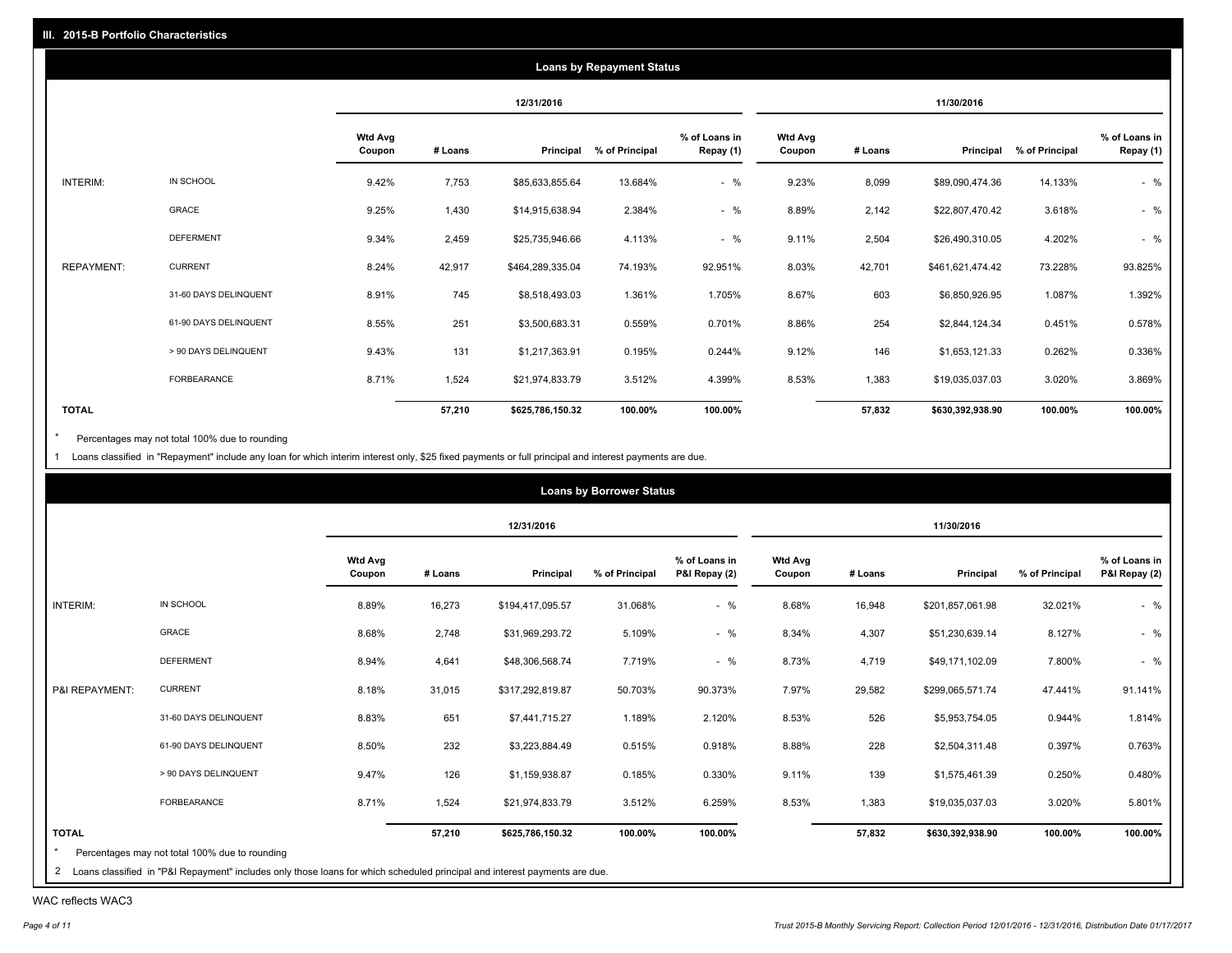|                                                                                                  | 12/31/2016       | 11/30/2016       |
|--------------------------------------------------------------------------------------------------|------------------|------------------|
| Pool Balance                                                                                     | \$663,149,508.40 | \$670,789,479.03 |
| Total # Loans                                                                                    | 57,210           | 57,832           |
| <b>Total # Borrowers</b>                                                                         | 38,765           | 39,121           |
| Weighted Average Coupon                                                                          | 8.61%            | 8.41%            |
| Weighted Average Remaining Term                                                                  | 122.29           | 122.83           |
| Percent of Pool - Cosigned                                                                       | 92.3%            | 92.3%            |
| Percent of Pool - Non Cosigned                                                                   | 7.7%             | 7.7%             |
| Borrower Interest Accrued for Period                                                             | \$4,419,013.92   | \$4,267,656.59   |
| Outstanding Borrower Interest Accrued                                                            | \$40,430,447.88  | \$43,440,563.44  |
| Gross Principal Realized Loss - Periodic                                                         | \$659,650.58     | \$591,936.96     |
| Gross Principal Realized Loss - Cumulative                                                       | \$7,642,205.73   | \$6,982,555.15   |
| Recoveries on Realized Losses - Periodic                                                         | \$11,950.22      | \$19,136.24      |
| Recoveries on Realized Losses - Cumulative                                                       | \$305,075.77     | \$293,125.55     |
| Net Losses - Periodic                                                                            | \$647,700.36     | \$572,800.72     |
| Net Losses - Cumulative                                                                          | \$7,337,129.96   | \$6,689,429.60   |
| Non-Cash Principal Activity - Capitalized Interest                                               | \$4,738,598.77   | \$7,616,825.37   |
| Since Issued Total Constant Prepayment Rate (CPR) (1)                                            | 6.34%            | 6.09%            |
| <b>Loan Substitutions</b>                                                                        | \$0.00           | \$0.00           |
| <b>Cumulative Loan Substitutions</b>                                                             | \$0.00           | \$0.00           |
| <b>Unpaid Servicing Fees</b>                                                                     | \$0.00           | \$0.00           |
| <b>Unpaid Administration Fees</b>                                                                | \$0.00           | \$0.00           |
| <b>Unpaid Carryover Servicing Fees</b>                                                           | \$0.00           | \$0.00           |
| Note Interest Shortfall                                                                          | \$0.00           | \$0.00           |
| Loans in Modification                                                                            | \$12,276,999.69  | \$11,905,131.64  |
| % of Loans in Modification as a % of Loans in Repayment (P&I)                                    | 3.50%            | 3.63%            |
|                                                                                                  |                  |                  |
|                                                                                                  |                  |                  |
| % Annualized Gross Principal Realized Loss - Periodic as a %<br>of Loans in Repayment (P&I) * 12 | 2.25%            | 2.16%            |
| % Gross Principal Realized Loss - Cumulative as a % of                                           |                  |                  |
| Original Pool Balance                                                                            | 1.03%            | 0.94%            |
|                                                                                                  |                  |                  |

(1) Since Issued Total CPR calculations found in monthly servicing reports issued on or prior to September 15, 2015 originally included loans that were removed from the pool by the sponsor because they became ineligible for the pool between the cut-off date and settlement date. On October 5, 2015, Since Issued Total CPR calculations were revised to exclude these loans and all prior monthly servicing reports were restated. For additional information, see 'Since Issued CPR Methodology' found on page 11 of this report.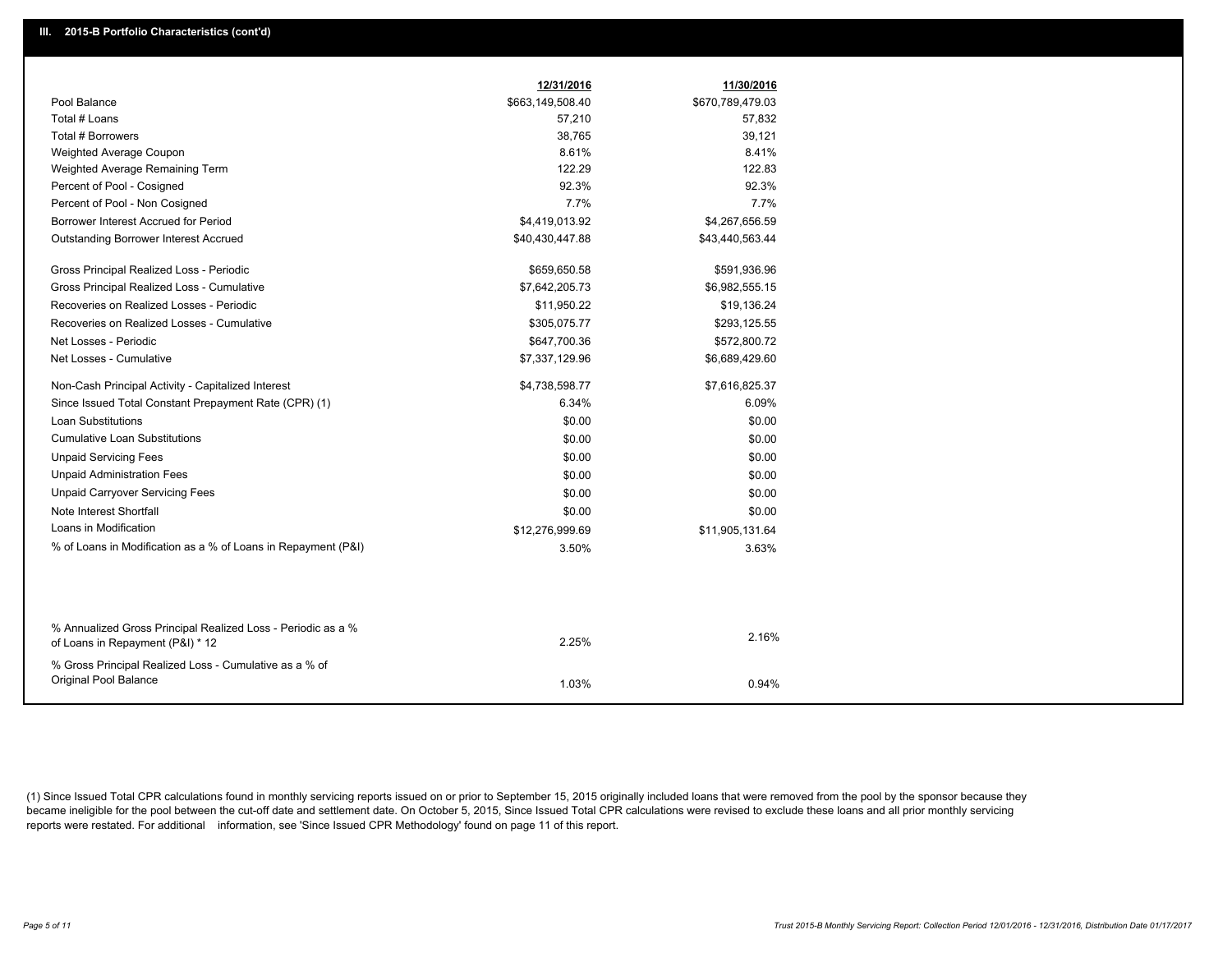#### **Loan Program**  A

|                                    | Weighted<br><b>Average Coupon</b> | # LOANS     | <b>\$ AMOUNT</b> | $%$ *     |
|------------------------------------|-----------------------------------|-------------|------------------|-----------|
| - Smart Option Interest-Only Loans | 7.36%                             | 12,530      | \$119,886,652.05 | 19.158%   |
| - Smart Option Fixed Pay Loans     | 8.50%                             | 15.798      | \$200,001,147.17 | 31.960%   |
| - Smart Option Deferred Loans      | 8.98%                             | 28.882      | \$305,898,351.10 | 48.882%   |
| - Other Loan Programs              | $0.00\%$                          | $\mathbf 0$ | \$0.00           | $0.000\%$ |
| <b>Total</b>                       | 8.53%                             | 57,210      | \$625,786,150.32 | 100.000%  |

\* Percentages may not total 100% due to rounding

B

C

**Index Type**

|                       | Weighted<br><b>Average Coupon</b> | # LOANS | <b>\$ AMOUNT</b> | $%$ *     |
|-----------------------|-----------------------------------|---------|------------------|-----------|
| - Fixed Rate Loans    | 9.10%                             | 10,127  | \$124,129,541.32 | 19.836%   |
| - LIBOR Indexed Loans | 8.39%                             | 47.083  | \$501,656,609.00 | 80.164%   |
| - Other Index Rates   | $0.00\%$                          |         | \$0.00           | $0.000\%$ |
| Total                 | 8.53%                             | 57,210  | \$625,786,150.32 | 100.000%  |

\* Percentages may not total 100% due to rounding

# **Weighted Average Recent FICO**

| (2)<br>Wtd Avg Recent FICO Band | # LOANS          | \$ AMOUNT                            | $%$ *              |
|---------------------------------|------------------|--------------------------------------|--------------------|
| $0 - 639$                       | 3,854            | \$36,446,509.61                      | 5.824%             |
| 640 - 669                       | 3,381            | \$34,595,811.28                      | 5.528%             |
| 670 - 699                       | 6,751            | \$71,041,927.36                      | 11.352%            |
| 700 - 739<br>$740 +$            | 13,255<br>29,958 | \$144,707,262.40<br>\$338,863,075.02 | 23.124%<br>54.150% |
| N/A(1)                          | 11               | \$131,564.65                         | 0.021%             |
| <b>Total</b>                    | 57,210           | \$625,786,150.32                     | 100.000%           |

WAC reflects WAC3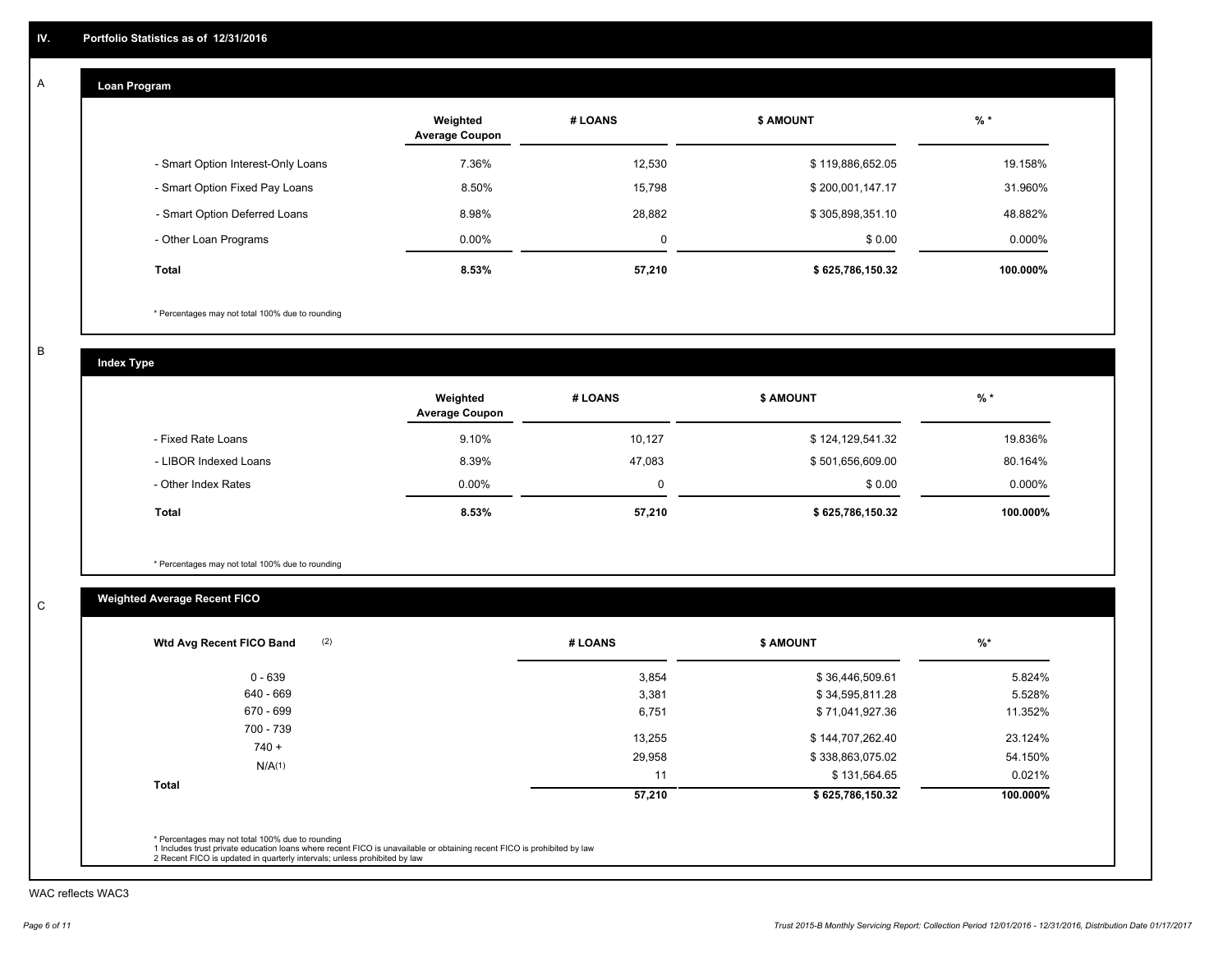| ۷. |      | 2015-B Reserve Account and Principal Distribution Calculations                             |                  |  |
|----|------|--------------------------------------------------------------------------------------------|------------------|--|
| А. |      | <b>Reserve Account</b>                                                                     |                  |  |
|    |      | Specified Reserve Account Balance                                                          | \$1,896,081.00   |  |
|    |      | Actual Reserve Account Balance                                                             | \$1,896,081.00   |  |
| В. |      | <b>Principal Distribution Amount</b>                                                       |                  |  |
|    | i.   | Class A Notes Outstanding                                                                  | \$460,965,277.10 |  |
|    | ii.  | Pool Balance                                                                               | \$663,149,508.40 |  |
|    | iii. | First Priority Principal Distribution Amount (i - ii)                                      | \$0.00           |  |
|    |      |                                                                                            |                  |  |
|    | iv.  | Class A and B Notes Outstanding                                                            | \$530,965,277.10 |  |
|    | v.   | First Priority Principal Distribution Amount                                               | \$0.00           |  |
|    | vi.  | Pool Balance                                                                               | \$663,149,508.40 |  |
|    |      | Specified Overcollateralization Amount<br>vii.                                             | \$198,944,852.52 |  |
|    |      | Available Funds (after payment of waterfall items A through H)<br>viii.                    | \$0.00           |  |
|    | ix.  | <b>Class C Notes Outstanding</b>                                                           | \$50,000,000.00  |  |
|    | x.   | Regular Principal Distribution Amount (if (iv > 0, (iv - v) - (vi - vii), min(viii, ix))   | \$66,760,621.22  |  |
|    | xi.  | Pool Balance                                                                               | \$663,149,508.40 |  |
|    | xii. | 10% of Initial Pool Balance                                                                | \$74,339,449.62  |  |
|    |      | First Priority Principal Distribution Amount<br>xiii.                                      | \$0.00           |  |
|    |      |                                                                                            |                  |  |
|    |      | Regular Principal Distribution Amount<br>XIV.                                              | \$66,760,621.22  |  |
|    |      | Available Funds (after payment of waterfall items A through J)<br>XV.                      | \$0.00           |  |
|    |      | xvi. Additional Principal Distribution Amount (if(ix $\lt$ = x, min(xv, xi - xiii - xiv))) | \$0.00           |  |
|    |      |                                                                                            |                  |  |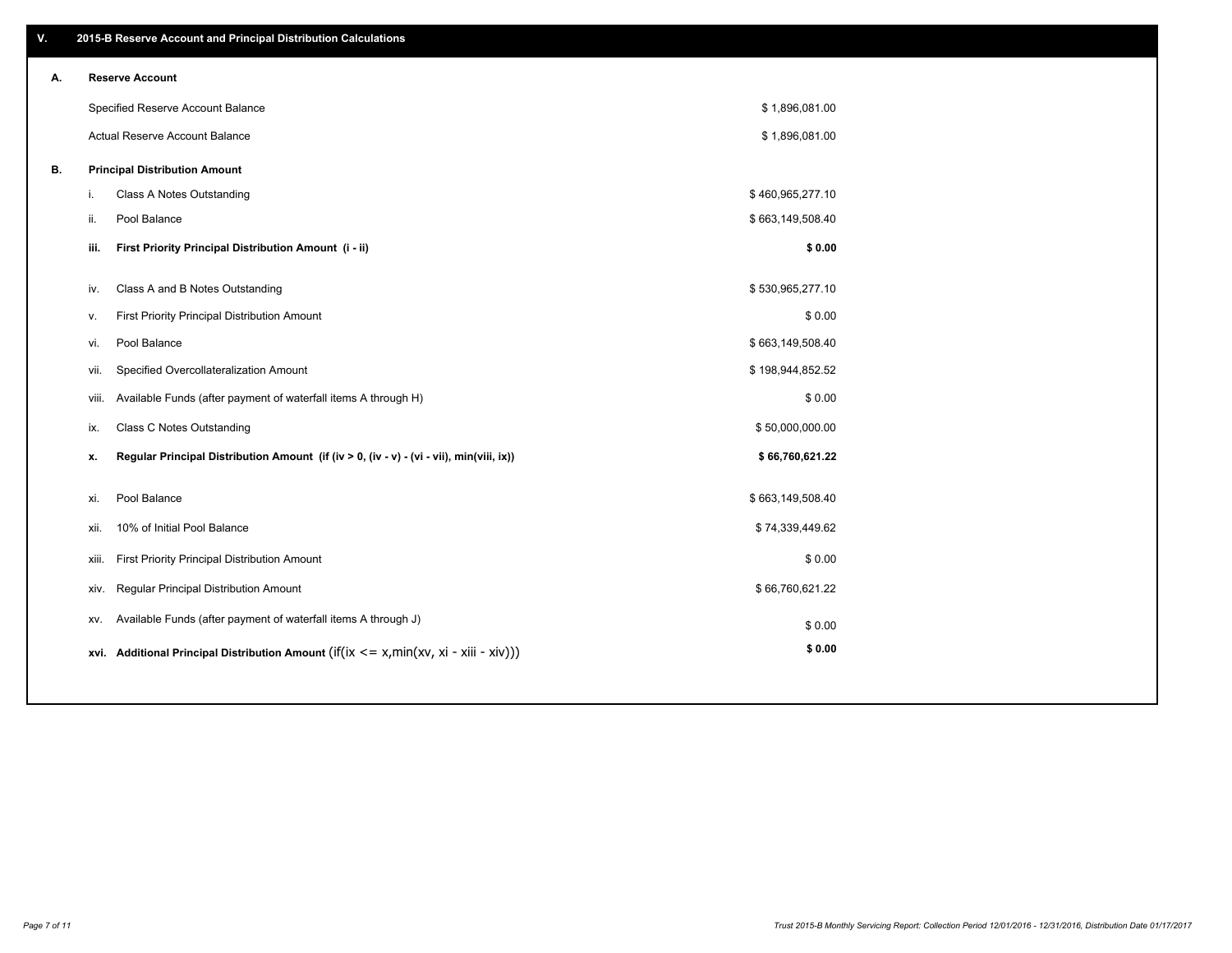|    |                                                                                   | Paid                 | <b>Funds Balance</b>               |
|----|-----------------------------------------------------------------------------------|----------------------|------------------------------------|
|    | <b>Total Available Funds</b>                                                      |                      | \$11,332,723.35                    |
| A  | <b>Trustee Fees</b>                                                               | \$0.00               | \$11,332,723.35                    |
| B  | <b>Servicing Fees</b>                                                             | \$420,845.61         | \$10,911,877.74                    |
| C  | i. Administration Fees<br>ii. Unreimbursed Administrator Advances plus any Unpaid | \$8,333.00<br>\$0.00 | \$10,903,544.74<br>\$10,903,544.74 |
| D  | Class A Noteholders Interest Distribution Amount                                  | \$936,368.70         | \$9,967,176.04                     |
| Е  | <b>First Priority Principal Payment</b>                                           | \$0.00               | \$9,967,176.04                     |
| F  | Class B Noteholders Interest Distribution Amount                                  | \$204,166.67         | \$9,763,009.37                     |
| G  | Class C Noteholders Interest Distribution Amount                                  | \$187,500.00         | \$9,575,509.37                     |
| н  | <b>Reinstatement Reserve Account</b>                                              | \$0.00               | \$9,575,509.37                     |
|    | <b>Regular Principal Distribution</b>                                             | \$9,575,509.37       | \$0.00                             |
| J  | <b>Carryover Servicing Fees</b>                                                   | \$0.00               | \$0.00                             |
| Κ  | Additional Principal Distribution Amount                                          | \$0.00               | \$0.00                             |
| ч. | <b>Unpaid Expenses of Trustee</b>                                                 | \$0.00               | \$0.00                             |
| М  | Unpaid Expenses of Administrator                                                  | \$0.00               | \$0.00                             |
| N  | Remaining Funds to the Residual Certificateholders                                | \$0.00               | \$0.00                             |

### **Waterfall Conditions**

|      | Pool Balance                                                                     | \$663,149,508.40 |  |
|------|----------------------------------------------------------------------------------|------------------|--|
| Ш.   | Class A and B Notes Outstanding                                                  | \$530,965,277.10 |  |
| iii. | Class C Noteholders' Interest Distribution Ratio (i / ii)                        | 124.90%          |  |
| IV.  | Minimum Ratio                                                                    | 110.00%          |  |
| v.   | Is the Class C Noteholders' Interest Distribution Condition Satisfied (iii > iv) |                  |  |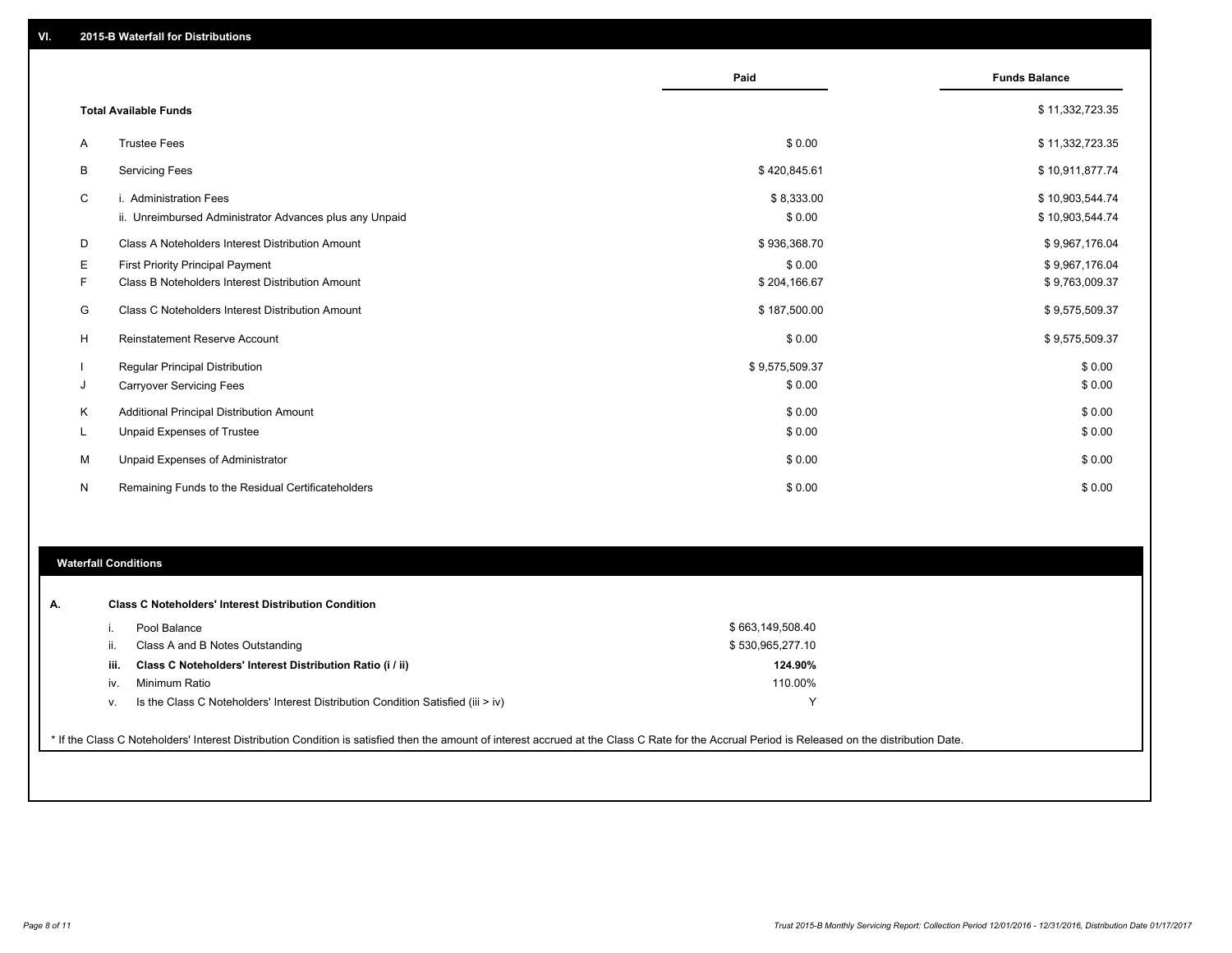| <b>Distribution Amounts</b>                                |                         |                         |                         |
|------------------------------------------------------------|-------------------------|-------------------------|-------------------------|
|                                                            | A1                      | A <sub>2</sub> A        | A <sub>2</sub> B        |
| Cusip/Isin                                                 | 78448QAA6               | 78448QAB4               | 78448QAC2               |
| <b>Beginning Balance</b>                                   | \$103,965,277.10        | \$192,000,000.00        | \$90,000,000.00         |
| Index                                                      | <b>LIBOR</b>            | <b>FIXED</b>            | <b>LIBOR</b>            |
| Spread/Fixed Rate                                          | 0.70%                   | 2.98%                   | 1.20%                   |
| Record Date (Days Prior to Distribution)                   | 1 NEW YORK BUSINESS DAY | 1 NEW YORK BUSINESS DAY | 1 NEW YORK BUSINESS DAY |
| <b>Accrual Period Begin</b>                                | 12/15/2016              | 12/15/2016              | 12/15/2016              |
| <b>Accrual Period End</b>                                  | 1/17/2017               | 1/15/2017               | 1/17/2017               |
| Daycount Fraction                                          | 0.09166667              | 0.08333333              | 0.09166667              |
| Interest Rate*                                             | 1.40389%                | 2.98000%                | 1.90389%                |
| <b>Accrued Interest Factor</b>                             | 0.001286899             | 0.002483333             | 0.001745233             |
| <b>Current Interest Due</b>                                | \$133,792.83            | \$476,800.00            | \$157,070.93            |
| Interest Shortfall from Prior Period Plus Accrued Interest | $\frac{1}{2}$           | $\mathsf{\$}$ -         | $\mathsf{\$}$ -         |
| <b>Total Interest Due</b>                                  | \$133,792.83            | \$476,800.00            | \$157,070.93            |
| <b>Interest Paid</b>                                       | \$133,792.83            | \$476,800.00            | \$157,070.93            |
| <b>Interest Shortfall</b>                                  | $\mathsf{\$}$ -         | $\mathsf{\$}$ -         | $\mathsf{\$}$ -         |
| <b>Principal Paid</b>                                      | \$9,575,509.37          | $\frac{2}{3}$ -         | $\mathsf{\$}$ -         |
| <b>Ending Principal Balance</b>                            | \$94,389,767.73         | \$192,000,000.00        | \$90,000,000.00         |
| Paydown Factor                                             | 0.040402993             | 0.000000000             | 0.000000000             |
| <b>Ending Balance Factor</b>                               | 0.398269062             | 1.000000000             | 1.000000000             |

\* Pay rates for Current Distribution. For the interest rates applicable to the next distribution date, please see https://www.salliemae.com/about/investors/data/SMBabrate.txt.

**VII. 2015-B Distributions**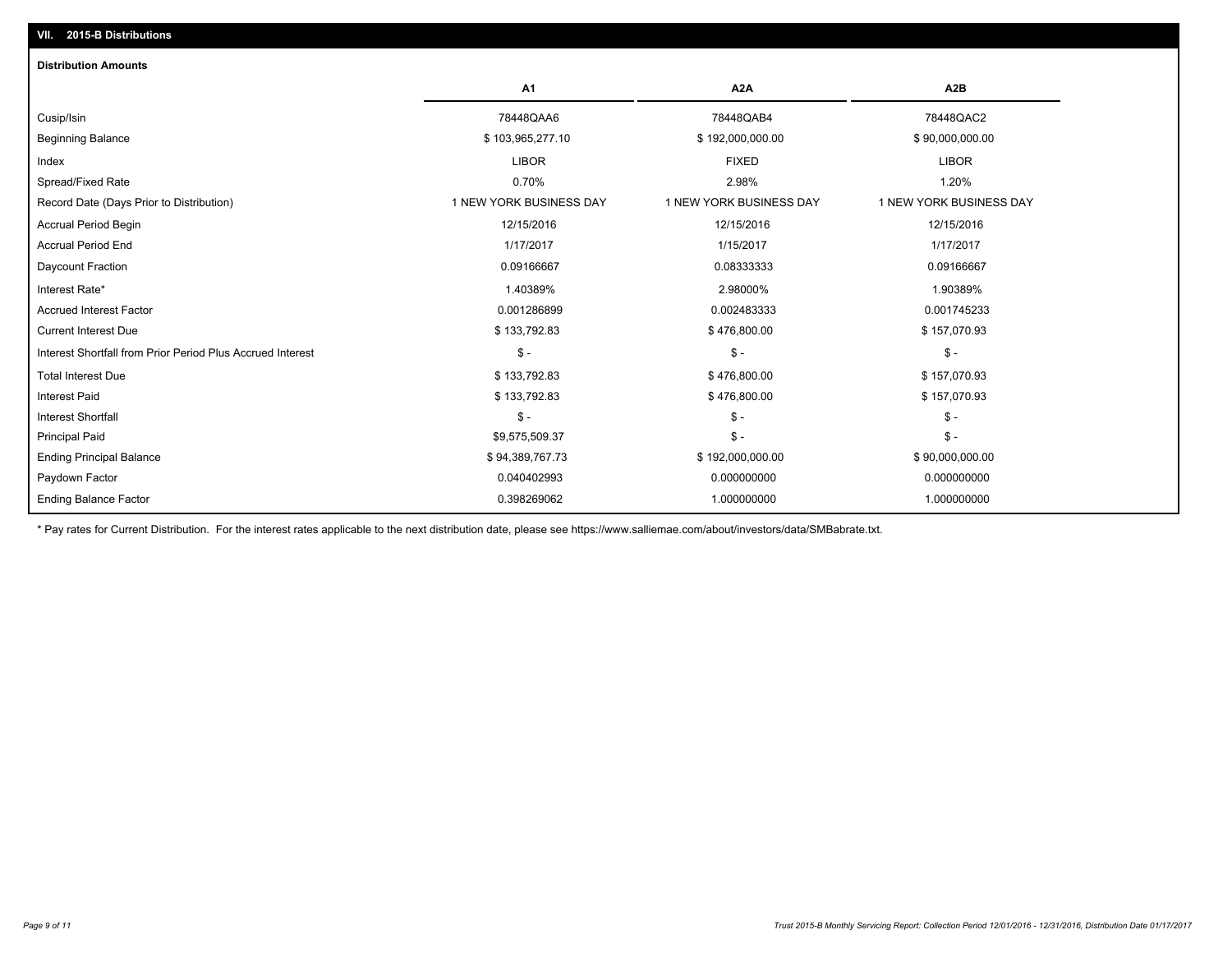| <b>Distribution Amounts</b>                                |                         |                         |                         |
|------------------------------------------------------------|-------------------------|-------------------------|-------------------------|
|                                                            | A3                      | в                       | С                       |
| Cusip/Isin                                                 | 78448QAD0               | 78448QAE8               | 78448QAF5               |
| <b>Beginning Balance</b>                                   | \$75,000,000.00         | \$70,000,000.00         | \$50,000,000.00         |
| Index                                                      | <b>LIBOR</b>            | <b>FIXED</b>            | <b>FIXED</b>            |
| Spread/Fixed Rate                                          | 1.75%                   | 3.50%                   | 4.50%                   |
| Record Date (Days Prior to Distribution)                   | 1 NEW YORK BUSINESS DAY | 1 NEW YORK BUSINESS DAY | 1 NEW YORK BUSINESS DAY |
| <b>Accrual Period Begin</b>                                | 12/15/2016              | 12/15/2016              | 12/15/2016              |
| <b>Accrual Period End</b>                                  | 1/17/2017               | 1/15/2017               | 1/15/2017               |
| Daycount Fraction                                          | 0.09166667              | 0.08333333              | 0.08333333              |
| Interest Rate*                                             | 2.45389%                | 3.50000%                | 4.50000%                |
| <b>Accrued Interest Factor</b>                             | 0.002249399             | 0.002916667             | 0.003750000             |
| <b>Current Interest Due</b>                                | \$168,704.94            | \$204,166.67            | \$187,500.00            |
| Interest Shortfall from Prior Period Plus Accrued Interest | $S -$                   | $\mathsf{\$}$ -         | $\mathsf{\$}$ -         |
| <b>Total Interest Due</b>                                  | \$168,704.94            | \$204,166.67            | \$187,500.00            |
| <b>Interest Paid</b>                                       | \$168,704.94            | \$204,166.67            | \$187,500.00            |
| <b>Interest Shortfall</b>                                  | $\mathsf{\$}$ -         | $\mathsf{\$}$ -         | $S -$                   |
| <b>Principal Paid</b>                                      | $\mathsf{\$}$ -         | $\mathsf{\$}$ -         | $S -$                   |
| <b>Ending Principal Balance</b>                            | \$75,000,000.00         | \$70,000,000.00         | \$50,000,000.00         |
| Paydown Factor                                             | 0.000000000             | 0.000000000             | 0.000000000             |
| <b>Ending Balance Factor</b>                               | 1.000000000             | 1.000000000             | 1.000000000             |
|                                                            |                         |                         |                         |

\* Pay rates for Current Distribution. For the interest rates applicable to the next distribution date, please see https://www.salliemae.com/about/investors/data/SMBabrate.txt.

**VII. 2015-B Distributions**